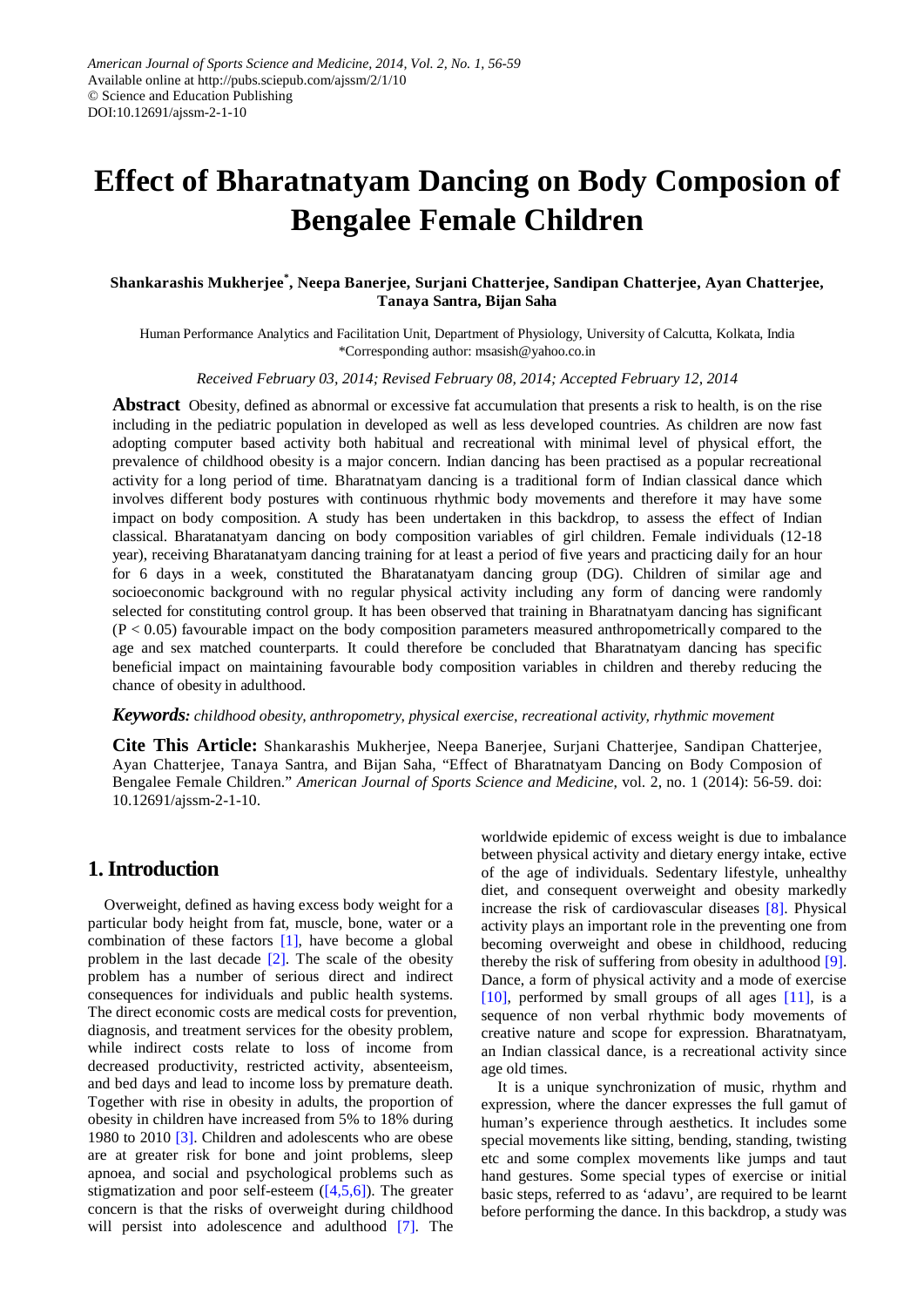undertaken to see the effect of regular Bharatnatyam dancing on body composition in children.

# **2.Methodology**

Initially institutions imparting training on Bharatnatyam dancing were approached and required permission was obtained. The names of initially interested volunteers were enlisted. The inclusion criteria was that the children (12-18 year) should have a minimum training of 5 years in Bharatnatyam and practice it regularly for at least an hour for 6 days in a week. Bharatnatyam dancing training for less than 5 years and being trained in other forms of exercise were considered as exclusion criteria for the study. Children of comparable age and socio-economic background, but not receiving training in any form of dance and also not exercising regularly constituted the Control Group (CG). Information about age (year), period for which individuals are receiving training in Bharatnatyam dancing, daily practicing time, nature and duration of daily activity, food habits, preliminary socioeconomic condition and past incidence of major illness of self and parents were recorded in pre-designed schedule. Basic physical data like body height (cm) using Anthropometric rod with an accuracy of 0.1cm, body weight (kg) using a pre calibrated weighing scale with an accuracy of 0.1kg, with individuals in light clothing and without shoes, were measured and BMI was calculated.

Waist circumference (WC), to the nearest of 0.5 cm, at the narrowest part of the iliac crest, and Hip circumference (HC), to the nearest of 0.5 cm, at the greatest circumference of the buttocks, with subjects in minimal inspiration were measured using a flexible measuring tape and waist hip ratio (WHR) was calculated. Body fat was estimated from skinfold measurement, using skin- fold calliper, obtained at three sites- tricep, subscapula and suprailiac. Obtained data were tabulated and used for further statistical analysis.

# **3. Results**

The dancing group individuals and control group individuals do not differ significantly  $(P > 0.05)$  in respect of age.

In [Figure 1a](#page-1-0) the mean Body Weight of individuals of DG (42.1kg) and CG (52.2 kg) are presented and there is significant difference  $(P < 0.01)$  between DG and CG individuals in respect of Body Weight. In [Figure 1b](#page-1-0) the BMI (AM  $\pm$  SD) of both DG (22.0) and CG (17.9) individuals are presented and there is significant difference  $(P < 0.01)$  between DG and CG individuals in respect of BMI. The Absolute Body Fat data of DG and CG individuals are presented in [Figure 1c](#page-1-0) in  $AM \pm SD$ form and significant difference ( $P < 0.01$ ) between DG (9.2 kg) and CG (14.2kg) individuals in respect of Absolute Body Fat in kg is observed.

<span id="page-1-0"></span>

**Figure 1.** Comparison between DG and CG individuals in respect of BW, BMI and Absolute BF (\*\*P<0.01)

The comparison between DG individuals and CG individuals is presented in respect of Waist Circumference (WC) in [Figure 2a](#page-2-7). It is observed that the WC is significantly  $(P < 0.01)$  lower in DG individuals  $(63.0cm)$ compared to their CG counterparts (70.5 cm).

In [Figure 2b](#page-2-7) the Waist to Hip Ratio (WHR) status is presented for DG and CG individuals; the calculated values are respectively 0.76 and 0.78. It is observed that for the WHR, the DG individuals have significantly lower value ( $P < 0.05$ ) compared to their CG counterparts.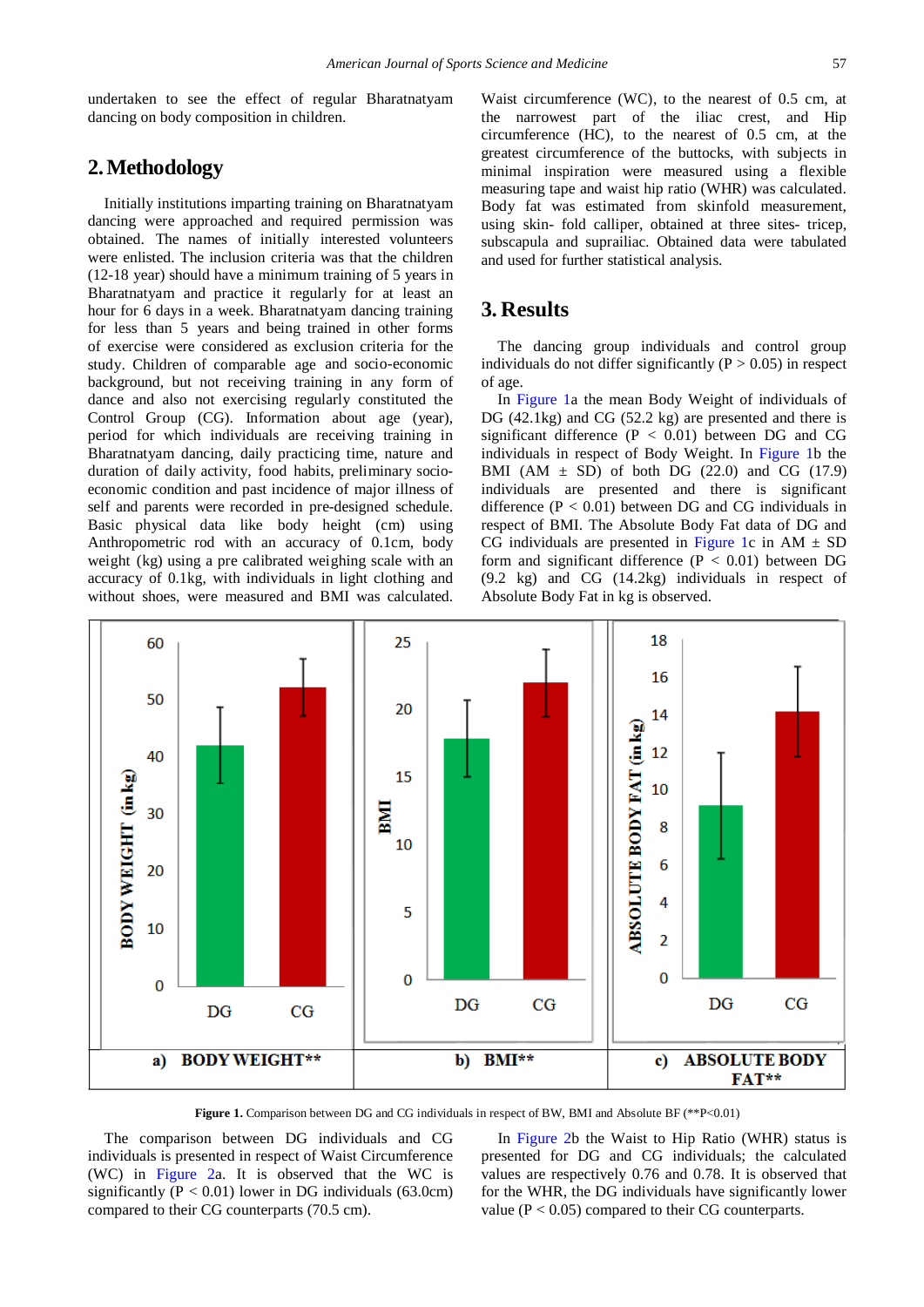<span id="page-2-7"></span>

**Figure 2.** Comparison between DG and CG individuals in respect of WC and WHR (\*\*P<0.01, \*P<0.05)

#### **4.Discussions**

The mean body height of the DG individuals was 153.5 cm and that of CG was 154.4 cm. As per WHO guideline on height for age for girls, the height for 14year and 15 year old girls are about 156cm and 160 cm respectively [\[12\].](#page-3-2) Body mass index (BMI, expressed in kg.m- 2), calculated as the ratio of subject's body weight (in kg) to the squared stature (m), and is now considered as one of the most commonly used indicator of obesity [\[13\].](#page-3-3) Children are defined as obese when BMI equals to or exceeds the age-gender-specific 95th percentile. Those with BMI equal to or exceeding the 85th but are below 95th percentiles are defined overweight and are at risk for obesity related co-morbidities [\[14\].](#page-3-4) In present study, the mean BMI of DG individuals is 17.9 which is significantly lower ( $P < 0.01$ ), compared to their CG counterparts with mean BMI of 22.0; the trend of result of the present study are in agreement with the findings of Wyon [\[15\].](#page-3-5) The mean BMI of DG individuals is also found to be around the lower limit of the normal range of BMI values for girls aged between 5-19 years, in terms of WHO guideline; as per the latter, the BMI for 14 and 15 year old girls should be within 20 to 23.9. The favorable impact of Bharatnatyam dancing is again affirmed with assessment of the absolute body fat. The DG individuals have significantly lower ( $P < 0.01$ ) absolute body fat, compared to their CG counterparts.

Waist Circumference (WC) and Waist Hip Ratio (WHR) are important indicators for defining central obesity and cardiovascular disease risk. The mean WC for DG children is 63.0 cm which is significantly lower ( $P < 0.01$ ) compared to their CG counterparts having mean value of 70.5 cm. Present finding that DG individuals have lower value of WC is in agreement with the works of  $[16]$ ; the mean WC of DG individuals are much lower than the cut off limit for Asians. A similar trend is observed for the WHR.

Earlier studies have found that dancing exercise plays an important role in the prevention of becoming overweight reducing the risk of obesity in adulthood [\[17\].](#page-3-7) Favorable impact of practicing Bharatnatyam dancing on body composition was observed previously in adult population [\[18\],](#page-3-8) present study further affirmed that it has equally effective for female children.

# **5. Conclusion**

On the basis of the study it could be concluded that Bharatnatyam dancing, if practiced regularly for at least an hour for 6 days in a week, has beneficial impact on maintaining favorable body composition variables, adjudged anthropometrically in children and thereby preventing the progression of onset of obesity and lower risk of suffering from specific diseases.

#### **Acknowledgement**

The authors are thankful to all the volunteers participating in the study for their cooperation and the concerned institutional authorities for their kind consent.

# **References**

- <span id="page-2-0"></span>[1] Krebs NF, Hi mes JH, Jacobson D, Nicklas TA, Guilday P, Styne D, Assessment of child and adolescent overweight and obesity, *Pediatrics*, 120, 193-228, 2007.
- <span id="page-2-1"></span>[2] World Health Organisation, Obesity and Overweight, Global Strategy on Diet, *Physical Activity and Health*, 2006.
- <span id="page-2-2"></span>[3] Ogden CL, Carroll MD, Kit BK, Flegal KM. Prevalence of obesity and trends in body mass index among US children and adolescents, 1999-2010, *Journal of the American Medical Association,* 307(5), 483-490, 2012.
- <span id="page-2-3"></span>[4] Daniels SR, Arnett DK, Eckel RH, et al. Overweight in Children and Adolescents: Pathophysiology, Consequences, Prevention, and Treat ment. *Circulation,* 111, 1999-2002, 2005.
- [5] Rockville, Office of the Surgeon General, *The Surgeon General's Vision for a Healthy and Fit Nation,* 2010.
- [6] Dietz WH, Overweight in Childhood and Adolescence. *New England Journal of Medicine*, 350, 855-857. 2004.
- <span id="page-2-4"></span>[7] Kumari DJ, Krishna BS, Prevalence and Risk Factors for Adolescents (13-17 Years): Overweight and Obesity, *Current Science*, 100, February 2011.
- <span id="page-2-5"></span>[8] Lakka TA, Bouchard C, Physical Activity, Obesity and Cardiovascular Diseases, *Handb Exp pharmacol*, 170, 137-63, 2005.
- <span id="page-2-6"></span>[9] Hill AP, Andersen LB, Byrne NM, Physical Activity and Obesity in Children, *Br J Sports med,* 45(11):866-70, Sep 2011.